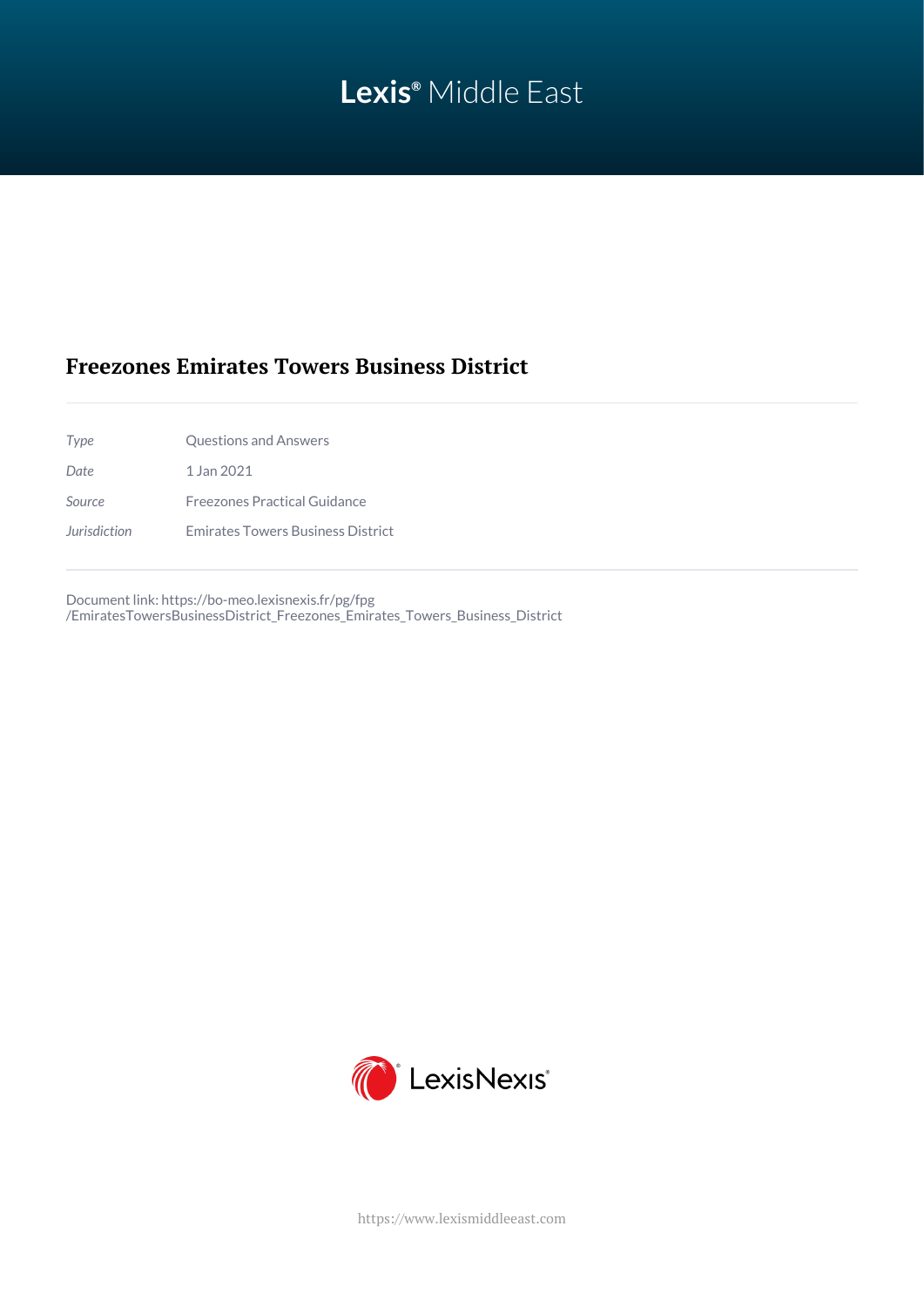# **Table of contents**

| 4. What are the key areas of UAE and Emirate legislation businesses operating in this freezone must still comply with? What   |
|-------------------------------------------------------------------------------------------------------------------------------|
| 5. What are the key UAE and Emirate onshore agencies a business operating in this freezone would need to register or comply   |
|                                                                                                                               |
|                                                                                                                               |
|                                                                                                                               |
|                                                                                                                               |
|                                                                                                                               |
|                                                                                                                               |
|                                                                                                                               |
|                                                                                                                               |
|                                                                                                                               |
| 15. Are there any specific rules governing when moveable property in removed from the freezone area or transferred into the   |
|                                                                                                                               |
| 17. Is there any specific ongoing regulation or monitoring of firms operating as particular types of company by this freezone |
|                                                                                                                               |
|                                                                                                                               |
|                                                                                                                               |
|                                                                                                                               |
|                                                                                                                               |
|                                                                                                                               |
|                                                                                                                               |
|                                                                                                                               |
|                                                                                                                               |
|                                                                                                                               |
| 28. What environmental requirements must construction companies building in this freezone consider, e.g. form of building,    |
|                                                                                                                               |
|                                                                                                                               |
|                                                                                                                               |
|                                                                                                                               |
|                                                                                                                               |
|                                                                                                                               |

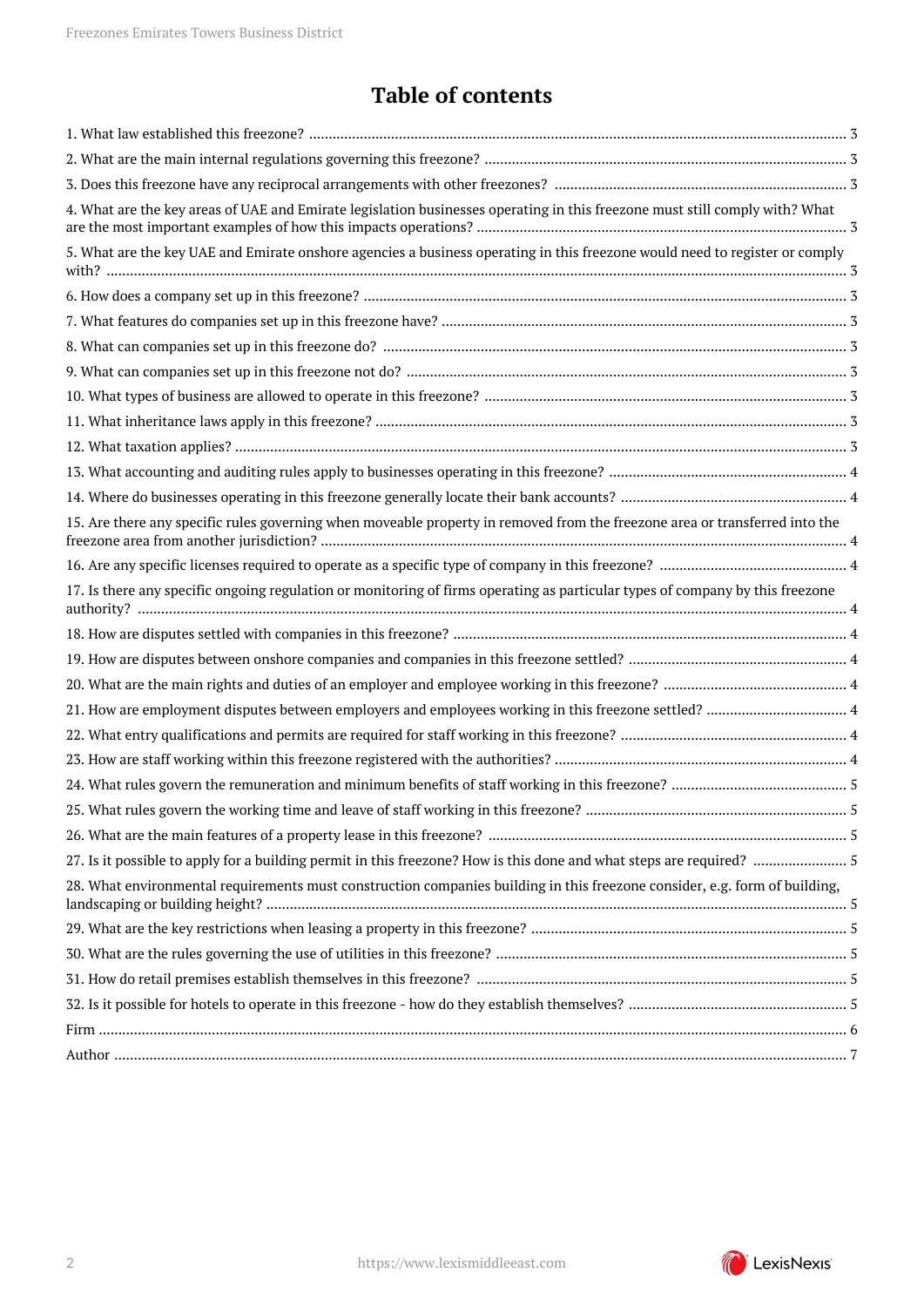# <span id="page-2-0"></span>**1. What law established this freezone?**

This freezone was established by Dubai Law No. 1/2000 issued on 29 January 2000.

#### <span id="page-2-1"></span>**2. What are the main internal regulations governing this freezone?**

The regulations governing the Dubai Creative Clusters (DCC) were the Dubai Technology and Media Free Zone Companies Regulations 2003.

In 2016, the Dubai Creative Clusters Private Companies Regulations were issued to replace the 2003 Regulations.

#### <span id="page-2-2"></span>**3. Does this freezone have any reciprocal arrangements with other freezones?**

There are presently no arrangements between this freezone and other freezone areas. However, it is now much easier to transfer a visa to and from the Dubai Multi Commodities Centre.

### <span id="page-2-3"></span>**4. What are the key areas of UAE and Emirate legislation businesses operating in this freezone must still comply with? What are the most important examples of how this impacts operations?**

DCC regulations and laws govern DCC companies, but when these laws and regulations are silent, Federal Law No. 2/2015, The UAE Commercial Company Law, will apply. Other laws the DCC needs to comply with includes Federal Law No. 11/1992, the UAE Commercial Transactions Law, and Federal Law No.18/1993, The UAE Civil Procedure Code.

#### <span id="page-2-4"></span>**5. What are the key UAE and Emirate onshore agencies a business operating in this freezone would need to register or comply with?**

For legal and administrative transactions and procedures, including issues relating to visas and immigration, DCC companies will usually directly deal with the DCC Authorities.

#### <span id="page-2-5"></span>**6. How does a company set up in this freezone?**

Initially, there is a pre-approval required where the business proposal will be reviewed, including the business's documentation and details of the shareholders and other departments. When granted pre-approval, a lease agreement for business premises will be entered into.

The DCC legal and financial department will then review the documentation for final approval. An invoice will then be issued by the DCC for the registration and licensing of the entity which will include the office rent. The license will be granted only once the invoice has cleared and receipt of the entire share capital is received (in the case of limited liability companies).

The documentation required to register a company within the free zone includes: details and passport copies of the shareholder, manager, and director, the company incorporation certificate, the business plan, a NOC, MAA, share capital proof, resolution for incorporation, and bank reference letter.

# <span id="page-2-6"></span>**7. What features do companies set up in this freezone have?**

Foreign investors usually adopt a business establishment by opening a branch office or incorporating a limited liability company as the business can be 100% foreign owned, therefore the company can take full control of the business as there is not the UAE sponsor requirement. The DDC is known for its excellent location and strong legal framework. Additionally, the free zone is appealing as it offers 100% repatriation of capital and profits and is exempt from corporate tax and customs duty.

# <span id="page-2-7"></span>**8. What can companies set up in this freezone do?**

The types of businesses permitted to operate within the freezone are divided into four categories: Information and communication technology (ICT), education, science and media. These are further sub-divided into:

- ITC Cluster: Dubai Outsource Zone and Dubai Internet City
- Media Cluster: Dubai Media City, International Production Zone and Dubai Studio City
- Education Cluster: Dubai International Academy City and Dubai Knowledge Village.
- Science: Dubiotech and Embark, Healthcare City.

# <span id="page-2-8"></span>**9. What can companies set up in this freezone not do?**

All entities carrying out business in the DCC should hold a license of authorisation and function as per the license.

#### <span id="page-2-9"></span>**10. What types of business are allowed to operate in this freezone?**

A limited liability company, a branch office of a foreign company, or a branch office of a UAE company and freelancing.

# <span id="page-2-10"></span>**11. What inheritance laws apply in this freezone?**

The laws of the UAE govern the DCC. The Shari'a principle of inheritance will apply to Muslim individuals and the heir to the estate of a non-Muslim can request the court to enforce the laws of succession of the deceased's home country. The Court can also apply Shari'a to non-Muslims.

<span id="page-2-11"></span>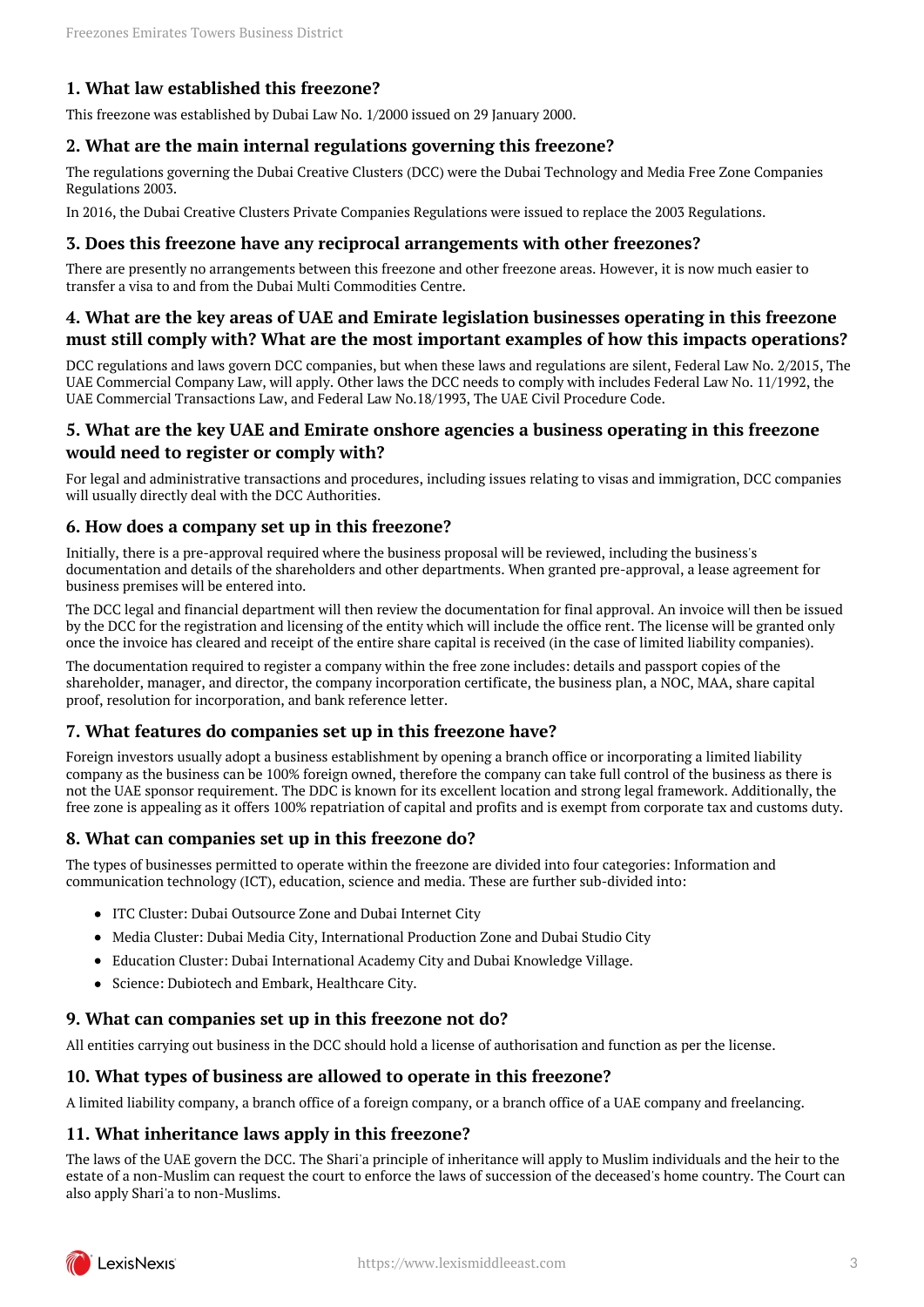# **12. What taxation applies?**

Under Article 17 of Dubai Law No. 15/2014, all legal entities registered in the DCC are exempt from all taxes including income tax. There is no record kept of the transfer of capital, profits earnt and wages. The DCC also offers a fifty year tax holiday even if a new tax is introduced onshore.

### <span id="page-3-0"></span>**13. What accounting and auditing rules apply to businesses operating in this freezone?**

All legal entities operating in the DCC should have updated account and finance records. For a limited liable company, accounts should be audited by an accounting firm which is duly licensed and authorised under Dubai laws.

#### <span id="page-3-1"></span>**14. Where do businesses operating in this freezone generally locate their bank accounts?**

A business functioning in the DCC locates their bank account in the Emirate of Dubai.

### <span id="page-3-2"></span>**15. Are there any specific rules governing when moveable property in removed from the freezone area or transferred into the freezone area from another jurisdiction?**

The transfer and movement of any goods is governed by Dubai Customs.

#### <span id="page-3-3"></span>**16. Are any specific licenses required to operate as a specific type of company in this freezone?**

The license type will depend on the business activity applied for. For an onshore limited liability company, there might be a requirement to open a branch office.

# <span id="page-3-4"></span>**17. Is there any specific ongoing regulation or monitoring of firms operating as particular types of company by this freezone authority?**

There may be specific permissions required from the federal or local authorities. For instance, a restaurant will need approval from the Dubai Municipality Dubai Control.

#### <span id="page-3-5"></span>**18. How are disputes settled with companies in this freezone?**

Disputes arising in this freezone are dealt with by the Courts of Dubai. Unless there is an agreement between both parties to resolve the dispute via an alternative method such as arbitration.

#### <span id="page-3-6"></span>**19. How are disputes between onshore companies and companies in this freezone settled?**

Disputes arising in this freezone are dealt with by the Courts of Dubai. Unless there is an agreement between both parties to resolve the dispute via an alternative method such as arbitration.

#### <span id="page-3-7"></span>**20. What are the main rights and duties of an employer and employee working in this freezone?**

The DCC has its own set of rules governing the relationship between an employer and employees, supplementary to UAE labour laws. Federal Law No. 8/1980, The UAE Labour Law, is the main piece of legislation with regulations for the functioning of employment rights and relationships in the DCC. Federal Law No. 8/1980, The UAE Labour Law, compels an employer to enter into a contract with an employee. The employment contract will contain the details of work, such as working hours, wages, the type of work, allowances, leave, salary, etc. The employer is obliged to meet the minimum requirements for pay, working hours, wages, allowances, etc. In return, the employee is required to work and carry out his duties under the contract and as requested by the employer.

#### <span id="page-3-8"></span>**21. How are employment disputes between employers and employees working in this freezone settled?**

Disputes arising between employers and employees are usually handled by an expert team of DCC mediators. However, the DCC does not hold itself responsible for any resolution that takes place between the parties. If DCC mediators are not successful in resolving a dispute, they will issue the claimant with a letter to refer the matter to the labour court.

#### <span id="page-3-9"></span>**22. What entry qualifications and permits are required for staff working in this freezone?**

In most cases, employers will assist their employees in obtaining the required permits to work in the DCC. If the employee is an expatriate, the employee will need to be sponsored to work in the freezone legally. The employer will need to enter into a personal secondary agreement with the DCC, after which, the DCC will sponsor the employer's staff on his behalf. Employees who are not sponsored by the DCC require an employment visa sponsored by the DCC and a DCC ID card to legally work in the freezone.

# <span id="page-3-10"></span>**23. How are staff working within this freezone registered with the authorities?**

The standard application form and fees for each application have to be complied with by the employer. After receiving a permit to enter, the applicant undertakes a medical test and a medical certificate will be issued. An application then has to be made for a residence visa which is attached to the employee's passport allowing the employee to reside and work in the DCC legally.

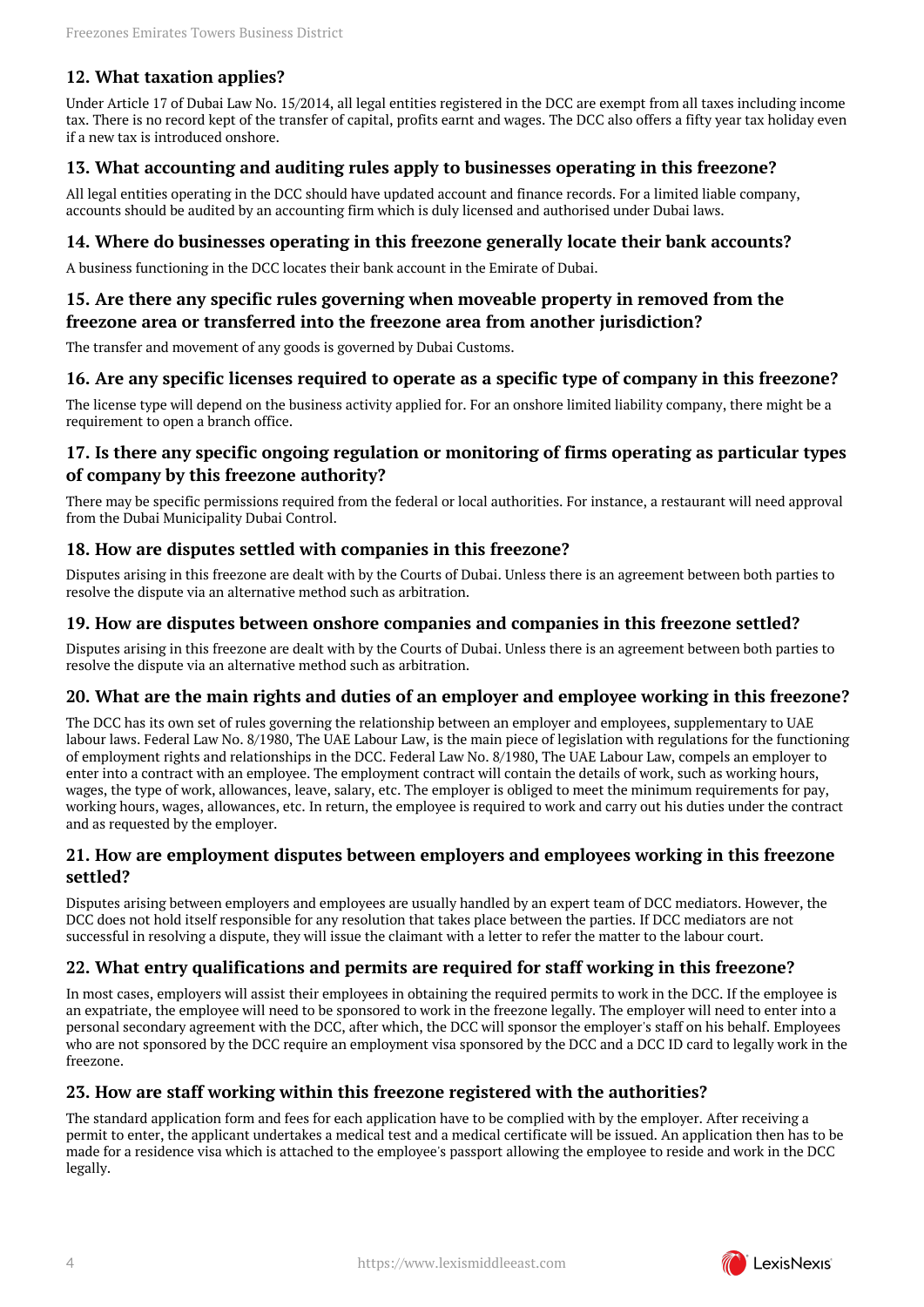# <span id="page-4-0"></span>**24. What rules govern the remuneration and minimum benefits of staff working in this freezone?**

There is no mandatory remuneration or benefits the employer has to provide his employees with. However, it is common practice for employers to provide their staff with at least the minimum wage and allowances for housing and transportation. If the employee is terminated, then the employer should make provisions for the employee to return to his home country, except if the employee is moving to a new employer in the UAE. DCC rules and Federal Law No. 8/1980, The UAE Labour Law, state that the employer must arrange for a medical card and all other necessary costs.

# <span id="page-4-1"></span>**25. What rules govern the working time and leave of staff working in this freezone?**

Under Federal Law No. 8/1980, The UAE Labour Law, working hours should not exceed 48 in a week (40 hours if a 5-day working week) and 8 in a day (except in the case of industries with the required permission from the authorities). An employer must allow his staff to take an hour break for food, rest, and prayers after every five working hours. Working hours should be flexible and adhere to Ramadan and summer working hours for certain industries. Pregnant women are entitled to 45 days paid leave, and half paid leave if service is less than one year. There is a further allowance of 100 days unpaid in the case of sickness due to pregnancy.

After one year of service, employees are entitled to 30 days leave annually. After six months in the first year, an employee is entitled to two days annual leave per month. All employees are entitled to 90 days sick leave per year of which 15 days are fully paid leave and 30 days half paid.

# <span id="page-4-2"></span>**26. What are the main features of a property lease in this freezone?**

There are a variety of rental spaces made available by the DCC such as office space, retail space, etc. A lease can be for a single unit or multiple stories. The activity of the company will play a role in the type of property available.

# <span id="page-4-3"></span>**27. Is it possible to apply for a building permit in this freezone? How is this done and what steps are required?**

To obtain a building permit in this freezone, the application should have specific documentation such as; building permit request form, valid site plan; project HSC plan( should be signed and stamped by the company manager); copy of the project manager and team HSC passports; copy of the final design letter; project detail sheet( stamped and signed by a consultant); security cheque; NOC from the master developer and fees of AED 1.00 per square feet ( Minimum AED 9,000).

# <span id="page-4-4"></span>**28. What environmental requirements must construction companies building in this freezone consider, e.g. form of building, landscaping or building height?**

Any contracting company in Dubai must comply with the regulations set by the Environmental, Safety and Health Department in the Dubai Municipality.

# <span id="page-4-5"></span>**29. What are the key restrictions when leasing a property in this freezone?**

Any legal entity operating in the DCC will have an office based in the DCC. For a lease agreement, approval from the DCC is mandatory to maintain a license. An office can be rented from the DCC or a private landlord. However, market rates are not applicable and are set by the DCC authorities.

# <span id="page-4-6"></span>**30. What are the rules governing the use of utilities in this freezone?**

The Dubai Electricity and Water Authority and the DU are the service providers in the DCC. Applicable charges are levied for  $11S<sub>P</sub>$ 

# <span id="page-4-7"></span>**31. How do retail premises establish themselves in this freezone?**

Retailers can establish themselves in this freezone subject to an allowance from the DCC authorities.

# <span id="page-4-8"></span>**32. Is it possible for hotels to operate in this freezone - how do they establish themselves?**

Hotels can operate and establish themselves in this freezone, provided they obtain the necessary permissions from the DCC (special approvals will be required).

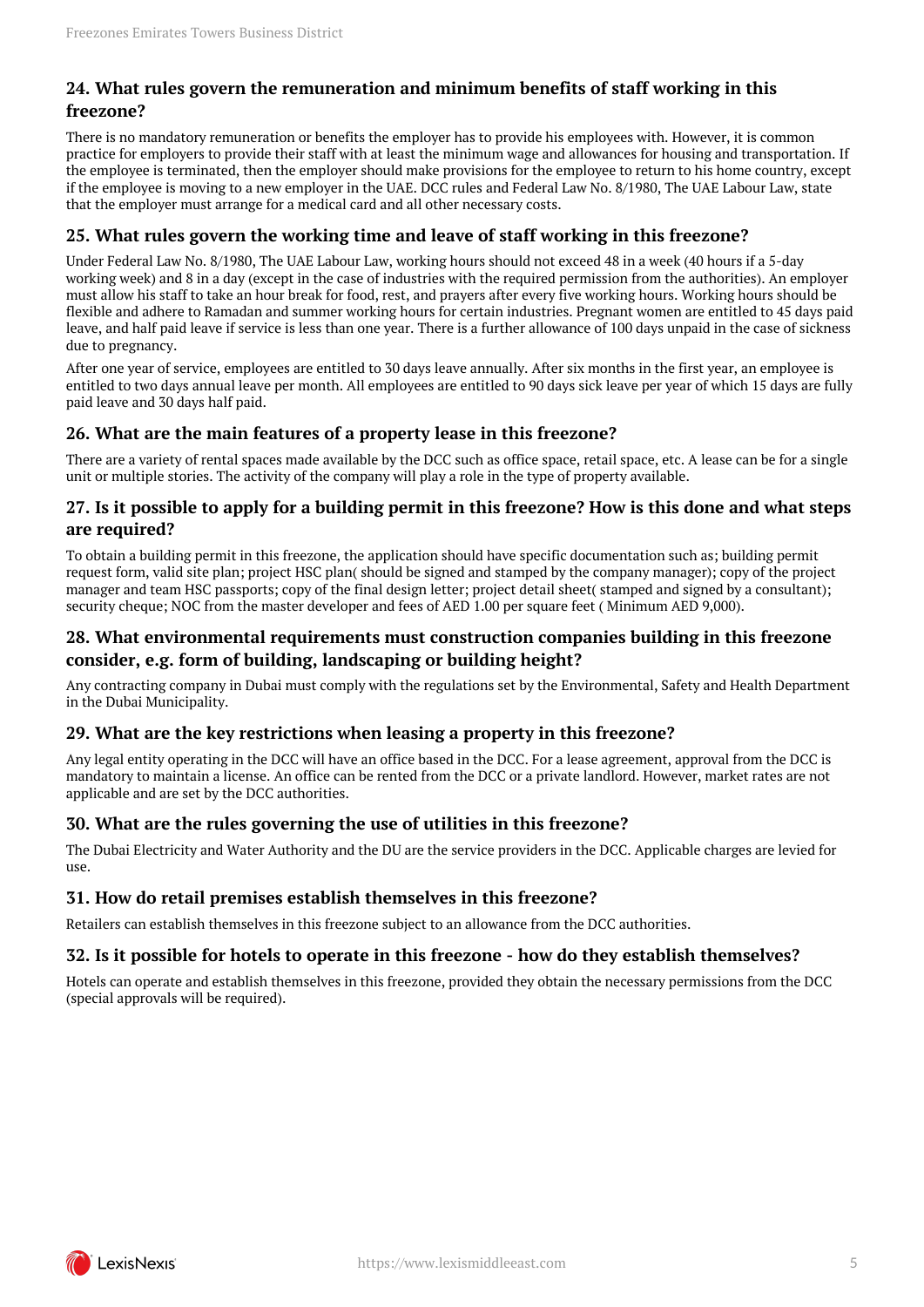# <span id="page-5-0"></span>**Firm**



**STA Law Firm**